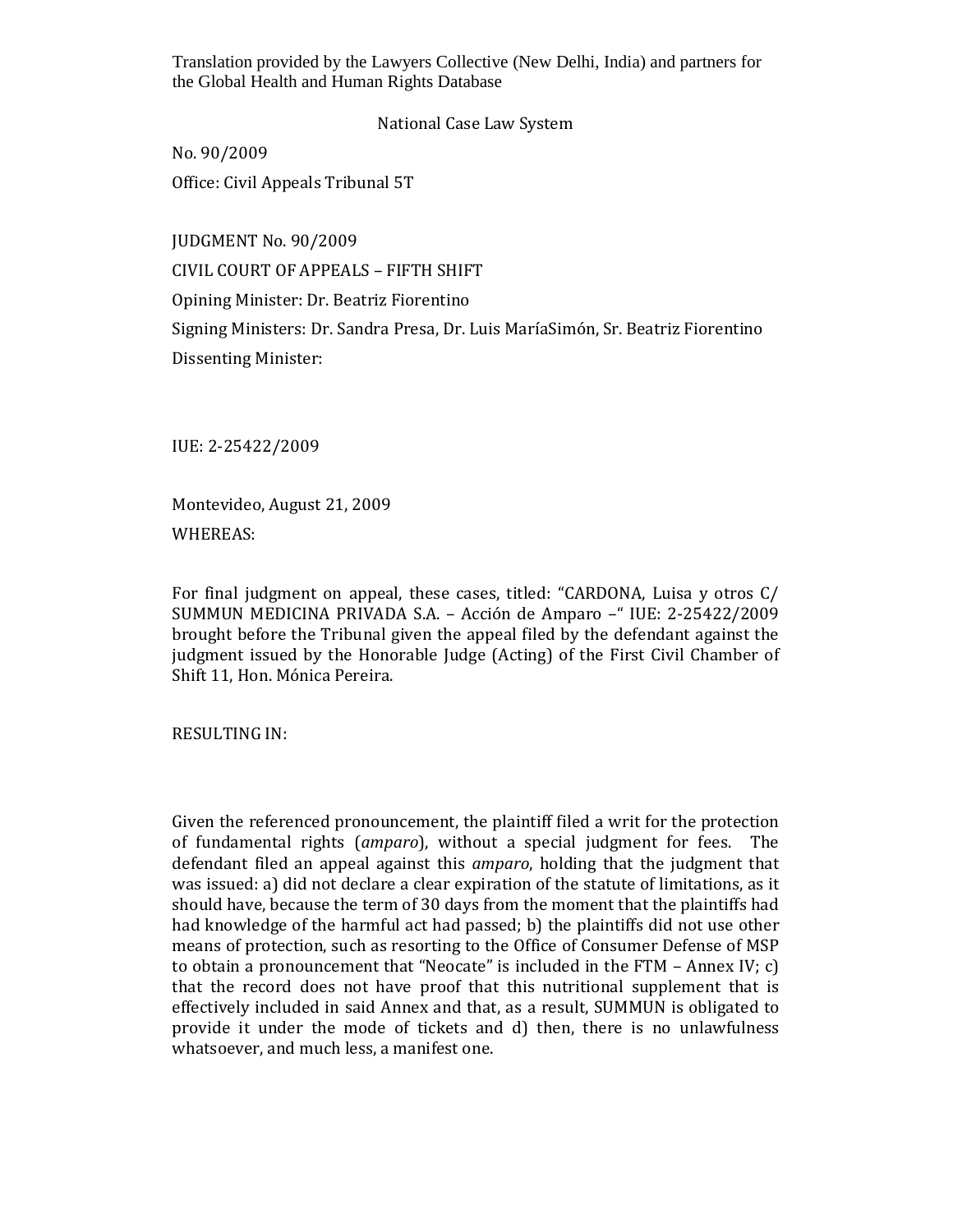Once the appeal was substantiated, the records were received by the Tribunal on August 19 and we agreed on a judgment, issued on this date and time.

WHEREAS:

- I) In the case, the plaintiffs, representing their minor child Francesca Ramírez Cardona, affiliated to SUMMUN MEDICIAN PRIVADA (hereinafter, SUMMUN), file a suit of *amparo*, seeking, via the Farmasummun ticked system under Plan QIX, provision to their baby of the product "Neocate" as she cannot ingest cow or soy milk.
- II) The Chamber shall revoke the appealed judgment, as they consider the harm articulated by the claimant.
- III) According to Gelsi Bidart "an amparo attempts to provide an immediate procedural guarantee; its generic purpose is to avoid or suppress a manifestly unlawful violation of a fundamental right. To obtain, in the shortest possible time, elimination or suppression of the referenced unlawfulness that has been caused or is in a process of being consummated" (L.J.U., section doctrine "The process of amparo in the Uruguayan Constitution").

Viera notes that the entire institution of *amparo* is dominated by a need to act without delay, with urgency, as long as a harm exists or an objective and current threat that corresponds to unequivocal sings of imminence of a legal harm ("La ley de amparo", Idea, 1989, p. 17).

The situation of *amparo* is created any time that we consider that the requirements referenced by ord. 1 of art. 1 of Law No. 16,011 are concurrently satisfied.

Once the coexistence of these requirements is confirmed and, provided that the plaintiff does not claim any of the acts referenced by letters A through C of said rule, the judge must check if the conditioning established by the legislator in art. 2 does not exist.

IV) The defense of expiration of the statute of limitations, repeated within the subject of damages, is fair. The claim was filed when the statute of limitations had expired, pursuant to art. 4, subparagraph 2 of Law No. 16,011. The fact that the harmful conduct is an omission does not preclude the statute of limitations from running with respect to the claim.

The text of the referenced legal provision, of unequivocal intelligence, sets an undeniable obstacle against any doctrinal or jurisprudential interpretation, that improperly disregards the extinguishment of the power to act due to expiration of the statute of limitations, founding its situation on the impossibility of setting a dies a quo of the statute of limitations, since article 4, subparagraph 2 emphatically enshrines a term of extinguishment in "all cases", without excluding the omission.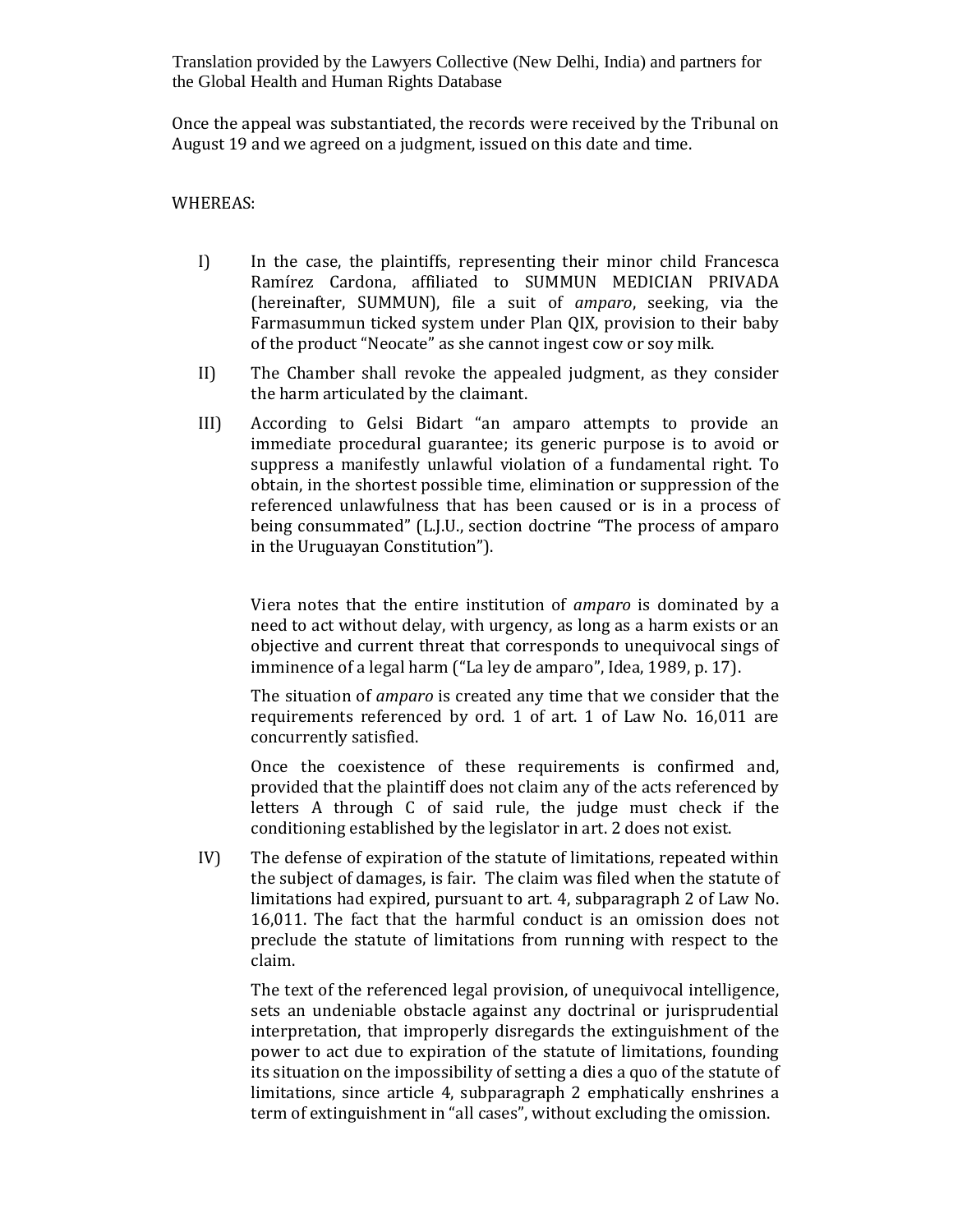> The Tribunal has indicated: "There is no claim that the continued nature of the omission imputed to the defendant precludes a declaration that the statute of limitations has expired, since the harmful matter invoked has not ceased and thus, it is not feasible for one to compute the term of the statue of limitations.

> The Chamber holds case law that indicates that an initial harmful affectation enables a jurisdictional claim, because one can claim compensation for damages caused from the time that existence of the omission is known, and its harmful effects.

> The circumstance that the act lasts over time does not lead to the analogy to a hypothesis of continuous crime, rather, to the immediate unlawfulness of permanent effects with a harmful effect that remains in time and where its occurrence is established at the initial moment of existence and causation of harm, regardless of the fact that these can last, increase, decrease or even cease (According to – among others – judgments Nos. 185/94, 62/98 and 19/99"(Cite to judgment No. 257/2002).

> As the Tribunal held in its prior panel, "the reasons to set a term for filing an action of *amparo*, lie on the exceptional nature of the remedy. The solution is the same for all cases, whether it is an act, fact or omission, the cause of a violation of rights and liberties that are expressly or implicitly recognized by the Constitution." "…As noted by Sayagués, the institution of amparo only acts upon the failure of other procedural mechanisms to effectively resolve the situation. If the affected party abandons the amparo during a prolonged period of time, it is worth conjecturing that one could resort to the other proceedings and that one does not need to use the exceptional and very urgent route of the *amparo*. If one wishes to use this action, the harmed party must be diligent" (Pursuant to judgment No. 185/94).

> In the record, as stated by the plaintiff itself in filing the claim (and arises from the documentary evidence in the record), the plaintiffs knew that the defendant denied its obligation to provide the product Neocate under the Farmasummun ticket mode system– Plan QIX from the very first days of April of this year (p. 22).

> Nonetheless, they adopted a passive conduct that does not evidence the urgent situation that the current claim supports, in which the plaintiff claims that there is a danger to the life of the minor childurgency that is inherent to the institution of *amparo*.

> However, there is no urgency in this particular situation, because, if there was one, a four month delay to resort to tribunals and seek the protection of the fundamental right said to be violated is not justified.

> If an effective aggression or threat to harm the minor's right to health had existed, the claim should have been filed prior to the end of April.

And this did not occur.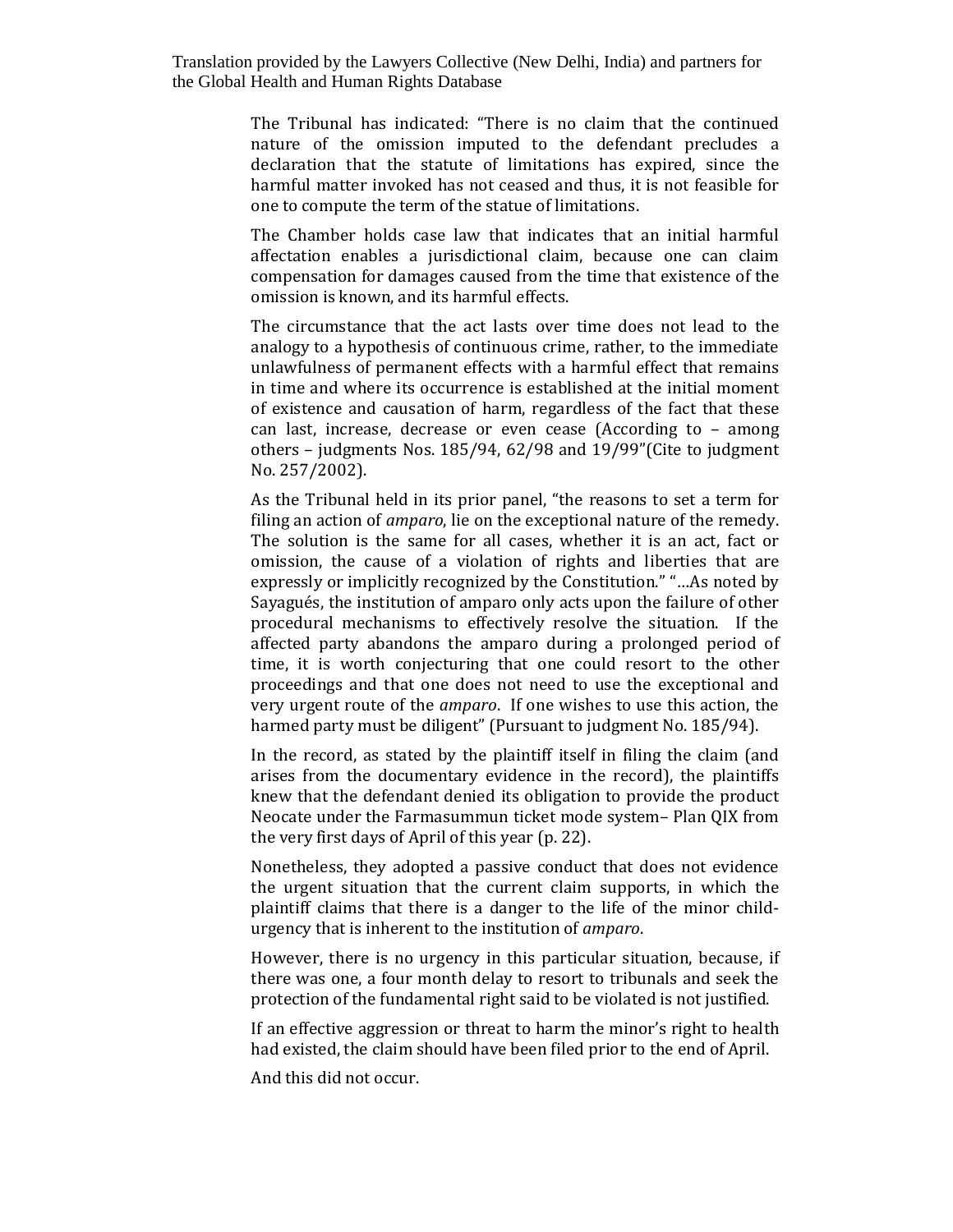> Therefore, the plaintiff cannot invoke and file an action of *amparo* when it allowed four months to pass after the initial harmful affectation.

> If the claim were admitted, we would be disregarding the reason of the institution [of *amparo*], enabling its use as a replacement, with the discrediting that this would entail for an excellent remedy for the protection of all recognized constitutional rights. This, in addition to the aggravating factor that the specific legal and essential requirements are not satisfied as the plaintiff ignored the requirements and the urgent situation clearly shows that the requirements that must underlie every amparo are missing in the concrete case.

V) Although a declaration of the expiration of the power to act, adversely seals the fate of the claim, equally analyzed from other angles, it also merits dismissal.

The plaintiffs base their claim on the statement that SUMMUN was obligated to provide the product "Neocate" because it was included in the FTM-Annex IV.

The procedural, documentary and report evidence in the record does not support their statements.

The plaintiffs have not satisfied their burden of proving their statements.

Neither the report of the Ministry of Public Health nor the declaration of Chemical Scientist Lucas Huguet, or Dr. Andrade's testimomy support their position. (p. 111/112 and 127)

They also failed to be diligent in the course of the proceedings (or before) as they did not resort to the MSP Consumer Defense Office of, which, in urgent cases or cases with facts similar to the instant case, answers concerns such as the plaintiffs' within 24 hours.

It they had had this answer, we would have an priceless element of proof to resolve the dispute because we would have received a precise answer regarding whether "Neocate" constitutes a formula included in the referenced Annex IV of if there is another or others that could satisfy the needs of the minor child and were provided by the defendant entity.

The counterparty requested that report as per the record, but it is not enclosed with the claims of the complaint, despite its uncertain and hardly illustrative nature.

The plaintiffs must carry with the unfavorable consequences of their own omission.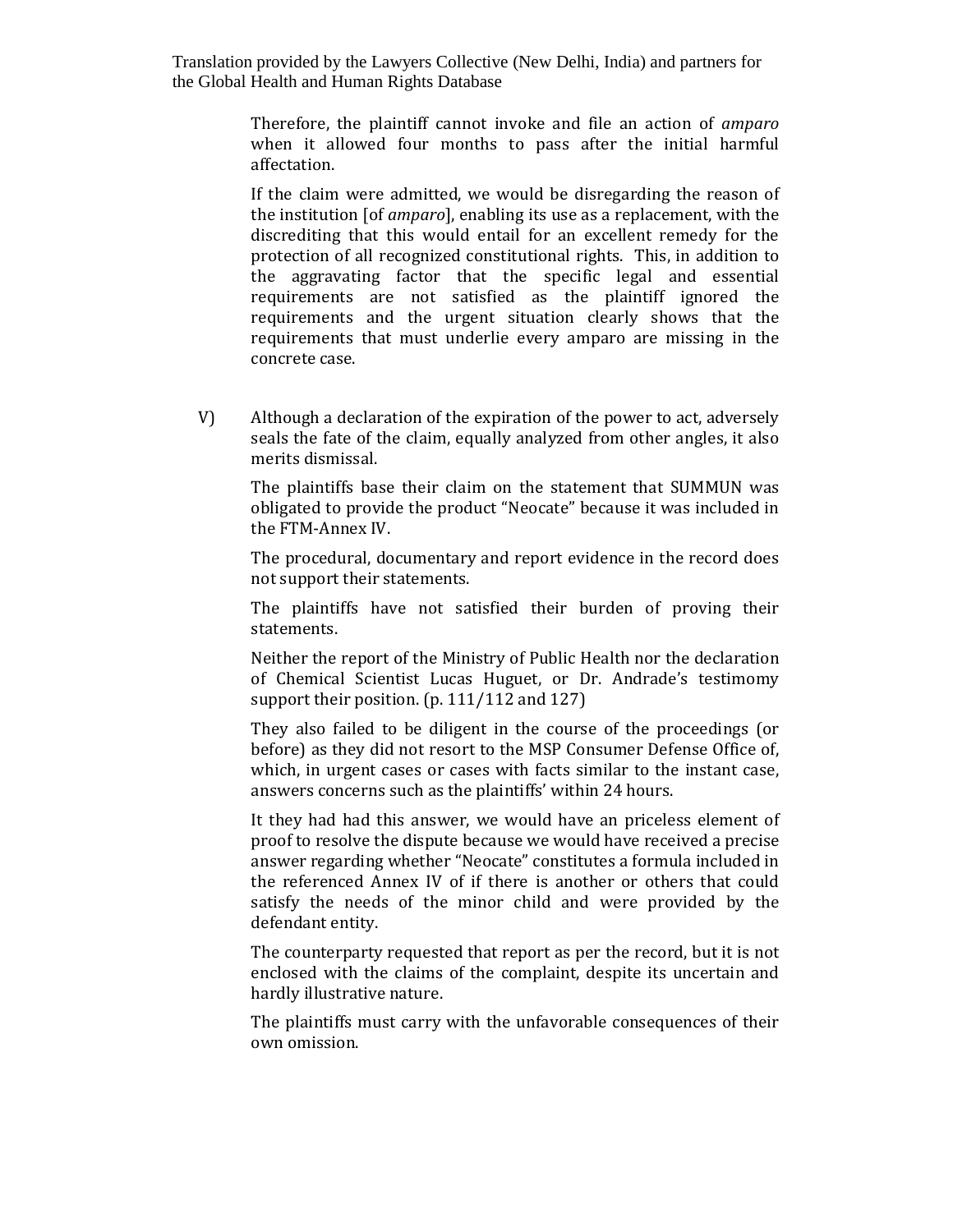> VI) Finally, two conducts of the plaintiff acquire dispositive relevance at the time of judging the instant case.

> The first is the acceptance of SUMMUN's proposal to take responsibility of part of the cost of "Neocate".

> Although the plaintiffs deny having used this bonus, they add certain information at p. 19 that demonstrates that they acquired it in Farmasummun.

> Thus, their statement looks to have no evidentiary support, as per their own behavior attaching the invoices.

> They have not explained the reason why they admitted the purchase in these conditions and today, reject it. The second referenced dispositive conduct, now endo-procedural, is that the plaintiff has been deliberately reticent in all that refers to explaining the reason why it did not feed the minor with maternal milk or another type of supplement that was tolerable for the baby; this omission cannot be admitted in these proceedings, given its summary nature, which requires incentives in the burdens of illustrating to jurisdictional bodies that they must act urgently.

> Beyond the fact that the physical and mental importance of lactation for babies is public knowledge, to the point that a Global and National Day of Lactation exists, in the case, as per the technical reports included in the record, nourishment with mother's milk had a therapeutic nature. They never explained whether lactation exists, whether it was sufficient or not, to explain the imperious need for the requested supplement, and that only this supplement could replace the natural food provided by the mother.

> The plaintiffs have also failed to be faithful to their own documents that they added (pp. 13 and 14) as they state that the attending physicians had told them that if they did not provide "Neocate" the child's life would be in danger. But none of the tables that have been incorporated show this diagnosis, even considering the private, unauthentic document issued in Colombia on letterhead of the Mexican physician (which lacks all probative value).

> Finally, to allay any residual doubt, in the absence of evidence of the contract, it arises further that the family, in an artisanal manner and within their home, could supplement for the lack of the product with preparations obtained from blends of white and red meat and vegetables.

> In sum, the claim was filed once the statute of limitations had expired, without proving the urgency that is proper to every *amparo*. There is another route that the plaintiffs could follow to determine whether the product that they require is or is not among the products that the defendant parties could provide. The plaintiffs have not justified that the petitioned concrete supplement necessarily must be provided nor that others do not fulfill a similar duty. They have not explained why